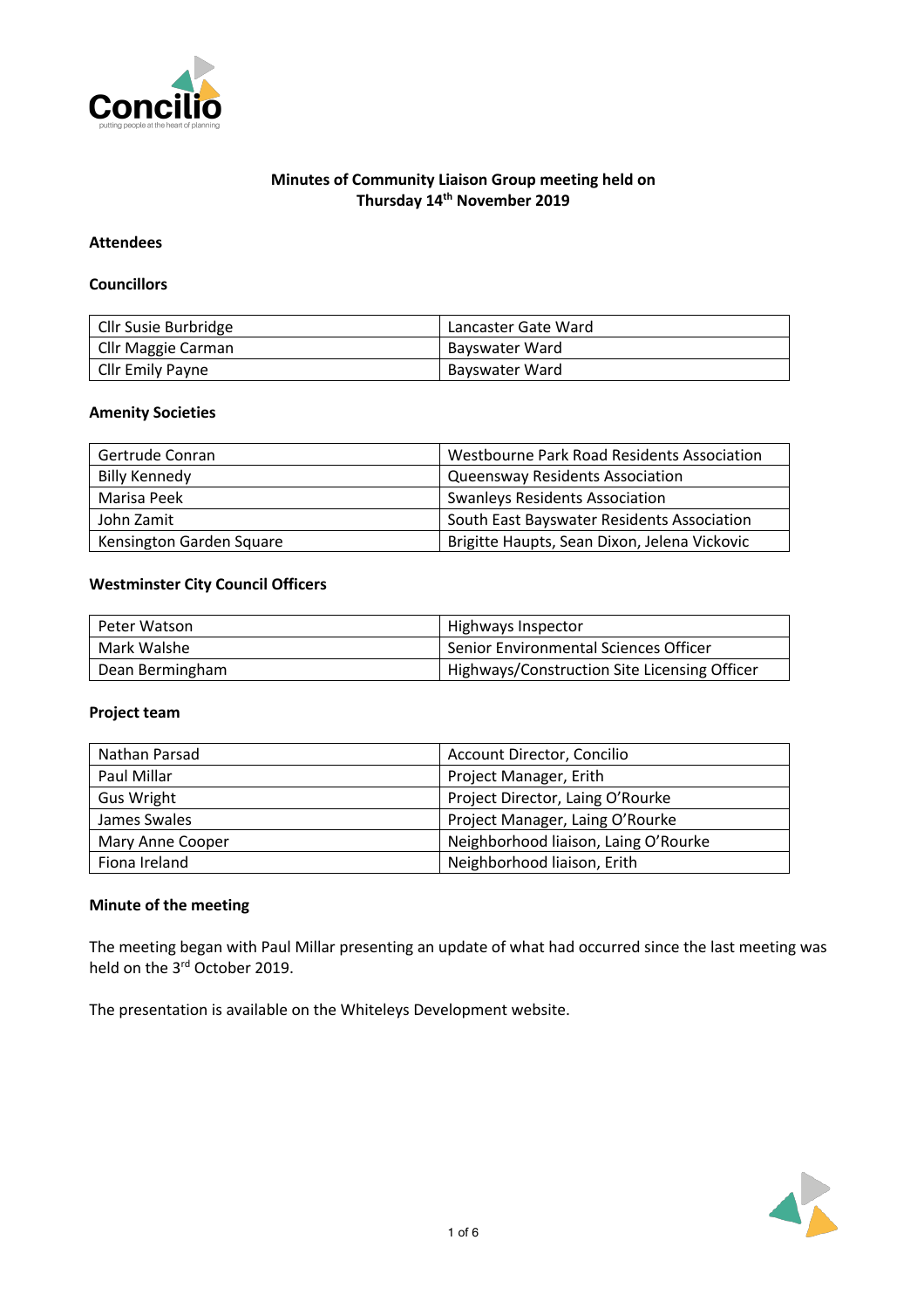

### **Key Points**

# **1) Additional Works - Extended Piling Platform, test piles, pile extraction and UKPN.**

- Client instructed new/additional works to Erith in October.
- Contract time on site extended to Jan 6<sup>th</sup> 2020. LOR to take possession of site from this date.
- The new works required existing activities to be re-sequenced leading to a later completion date for certain activities
- Basement slab works now due to be complete by 20<sup>th</sup> December\*
- $\sim$  \*One section of structure, Porchester Gardens end, remains at 1<sup>st</sup> floor level due to a live UKPN network substation. This cannot be demolished until the substation is moved to temporary housings on Porchester Gardens. UKPN target handover date is 8<sup>th</sup> December and if this is achieved the structure can be demolished by 20th December.

# **2) Active Works**

- Demolition of shopping centre basement slabs
- Pile probing
- Pile mat install
- Temporary propping to basement walls
- Processing demolition arisings
- Frame for façade wrap

#### **3) Upcoming Works**

- Demolition of shopping centre basement slabs
- Pile mat install
- Test pile install
- Pile extraction works

#### **4) Western site works**

- Processing demolition arisings
- Forming high level piling beams

#### **5) Environmental Monitoring**

- Real time monitors installed & active
- Reports every week

#### **6) Revised work pattern**

- Working hours to remain the same
- **7) Noise & dust vibration**

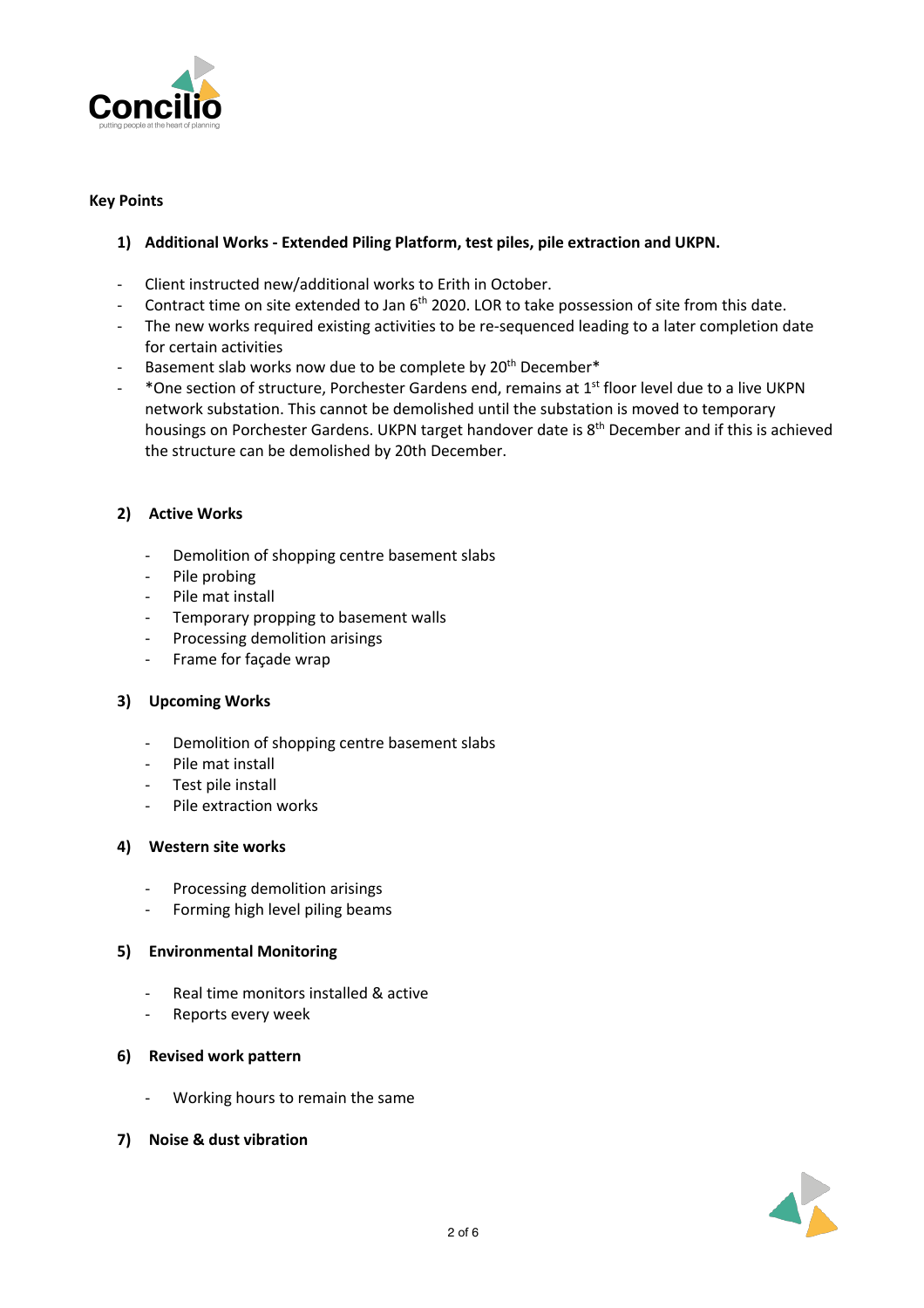

- All monitoring is within the designated limits set by WCC
- Dust levels are not exceeding set limits anywhere on the site
- Dust controls on site continue
- Worst of area disturbance should be over because activity is now 3-4 meters below work site
- Despite complaints contractors are remaining within the designated limits of operation. Confirmed by WCC

- Paul then went through a series of reports that showed dust, noise and vibration levels are within set limits

- Graph showing whole a week with peaks and troughs. Paul explained that an average is used in line with guidance and there have been no breaches

### **Questions**

A number of questions were asked throughout the presentation by Community representatives and Ward Councillors:

### **Q) Why is there a new Section 61 application?**

Answered by Paul - This is necessary because of changes to application regarding the works being undertaken. The test piles are being installed to value engineer the pile design, this will hopefully improve the scheme and reduce the size and time need to complete the piling works.

### **Q) Will you keep to present agreed hours of work?**

Answered by Paul - Plan to keep to the agreed start time at 9:00 during their possession of the site ( $6<sup>th</sup>$  Jan 2020)

# **Q) Noise? (evidence that noise limit will not be exceeded)**

Answered by Paul - The situation will be monitored by the Council who will ensure they are not in breach of the limits.

#### **Q) No drilling will take place after the 2nd?**

Answered by Project Team – These works will not be taking place subject to UKPN release of structure by Porchester Gardens

**8) Paul addressed some common queries and concerns listed on presentation slides. Response is provided under each issue. After each topic discussion and feedback is presented to the attendees.**

#### **Slide Q) Should the developer pay for dust particle testing?**

Slide Answer - Individual dust monitors have been offered & placed in individual properties

Attendees - Concerns raised by dust particles – what elements do the dust particles consist of. Would it be possible for samples of dust to be sent to a laboratory for testing?

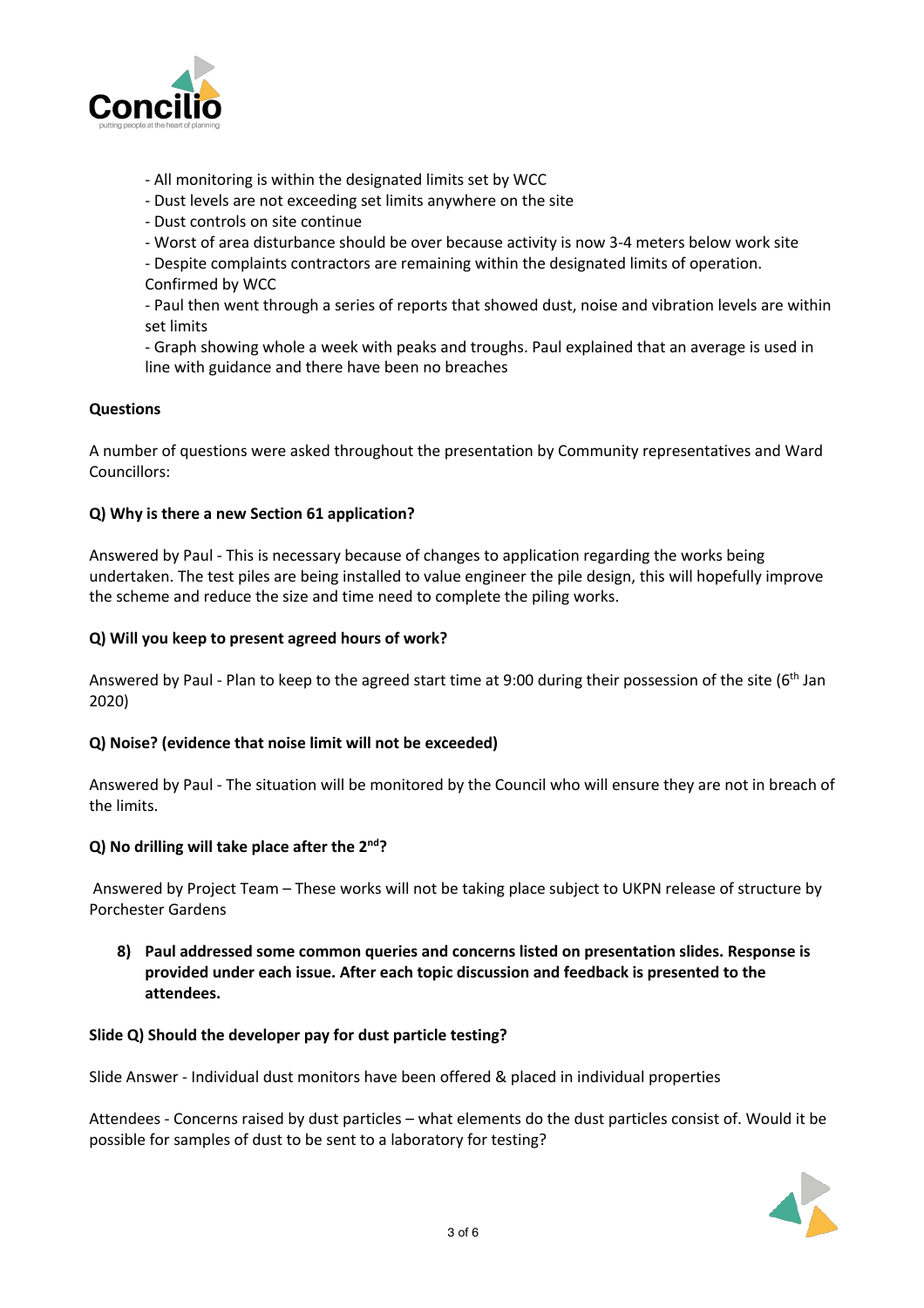

Answered by Paul - Testing shows safe levels and monitors can be provided for individual areas around the site. Paul discussed the demolition process – structures that are demolished are picked apart by machines and during this process there is a lot of testing done on these materials relating to issues that include dust.

The point was also made that pollutants can be present in the atmosphere, from sources including traffic, before construction works have begun.

## **Q) Are health of workmen on site jeopardised?**

Answered by Paul - Workmen have to wear masks when there is localised drilling/specific tasks but not when generally on site.

#### Q) Dust monitors - Are the developers willing to pay for dust particle testing for dust on window sills?

Answered by Paul - Dust monitors can be requested where necessary to monitor areas around the site but it would not be reasonable for every property to be provided with a monitor.

### **Slide Q) 3 metre deep concrete structure that was not known about which increases time of construction. Concerns that the structure could have been removed by other means such as silent dynamite**

Answered by Paul - Silent dynamite was not possible as a removal technique because of the status of the listed properties surrounding the site and Whiteleys retained façade.

#### **Slide Q) Complaints monitor?**

Attendees discussion – It was noted that just because residents appear quiet to the project development team, this does not necessarily equate to their happiness with construction work.

Q: What mechanisms are in place to ensure communication between the developer and residents. Communication with residents should not be decreased.

Answer from project team - Residents have the option to direct complaints either directly at the site or the choice to go to the Council in the event that their concerns are not addressed.

Input from Paul - Limits to work operation are not being breached and the agreed frameworks for construction work is being adhered to. Nevertheless, acknowledged and appreciated that construction works do inevitably have an impact on local residents.

Resident's association member – Questioning of the 'noise limit' set by the Council

Answered by officer from the Council - If noise limits were further tightened then it would not be feasible for Erith to be able to carry out the works in a practical framework. Rules in place are on balance the best all round option for the local community.

#### **Q: Is there a debate on the issue of maximum noise from construction works**

Response from Council officer - referred line of inquiry to the planning department of the Council

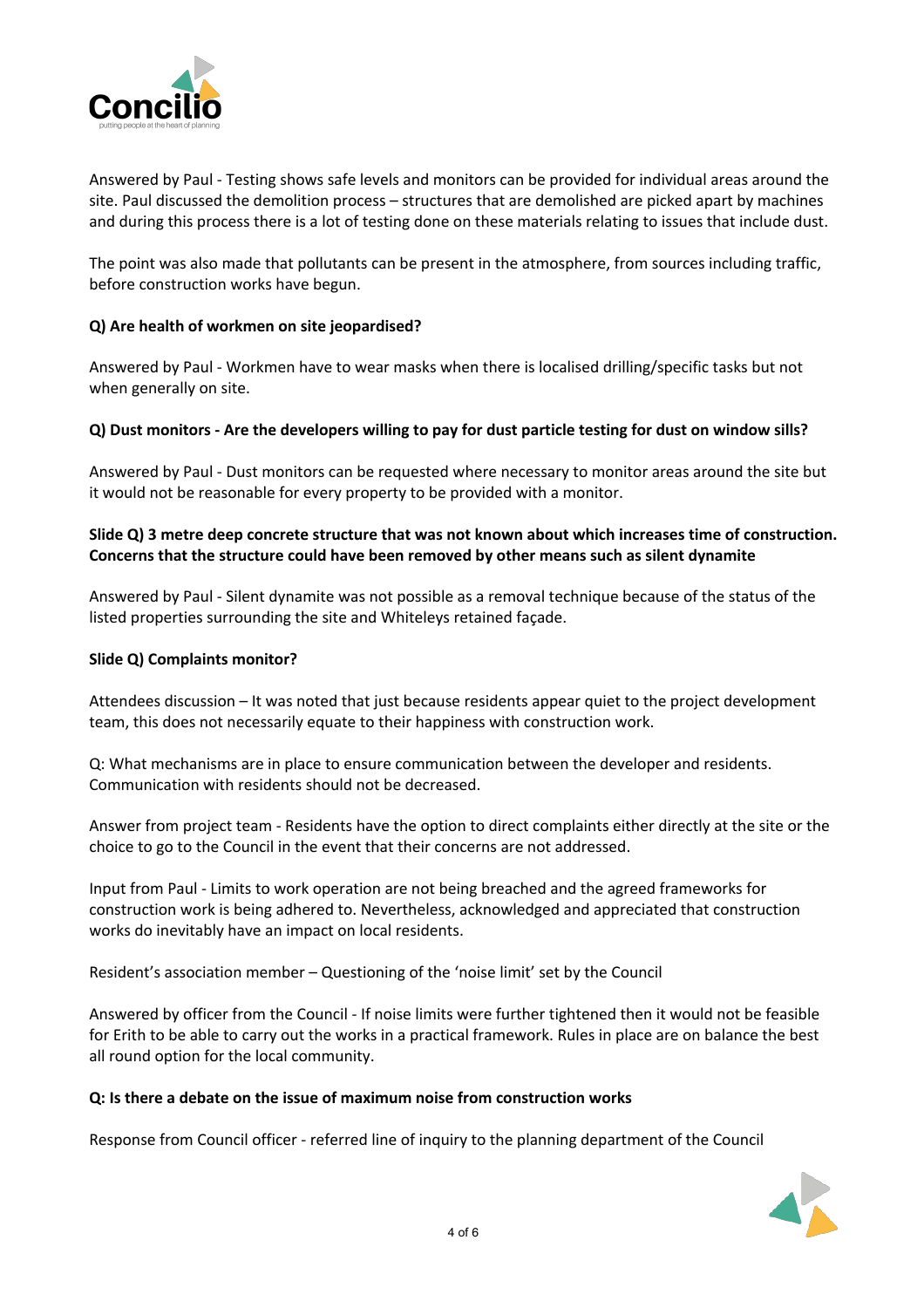

## **Q: Reports of windows vibrating from works**

#### Answered by **Paul - Roller works to compact the pile mat could cause the vibrations**

#### **9) Socotec report – will recommendations be followed**

- Temporary heavy duty shoring in place/being installed
- There is no raised level of carbon monoxide  $-$  On site testing has taken place
- Suspected hydrocarbons in the report where investigated via bore holes and soil testing Area confirmed as "clean"

#### **Q: Why are generators left on which cause a noise?**

#### Answered by Paul:

On one occasion the water pumps were left on, which is not the normal protocol and has been addressed. The generators on site are silent and this issue should not persist.

**AOB:** Paul informed attended that access to people's roofs will be required to complete window cleaning. Some residents have not responded, some do not want it. Suggestion that window cleaners are employed and liaise directly with tenants

### **10) A short presentation from Laing O'Rourke occurred with an explanation that a full handover meeting will be next month.**

Project Team:

- Gus Wright Project Director
- James Swales
- Mary Anne Cooper Social Sustainability Advisor

Project Director Gus Wright is first to speak;

#### **1) Company Profile**

- Laing O'Rourke is a privately owned company
- 10,000 staff
- Everyone is employed directly
- Employees are all salaried staff
- \$1bn turnover in Australia
- Largest offsite manufacturer in Europe

#### **2) Examples of work**

- Edinburgh St James
- Hinkley Point
- Northern line extension
- Australian Defence Service